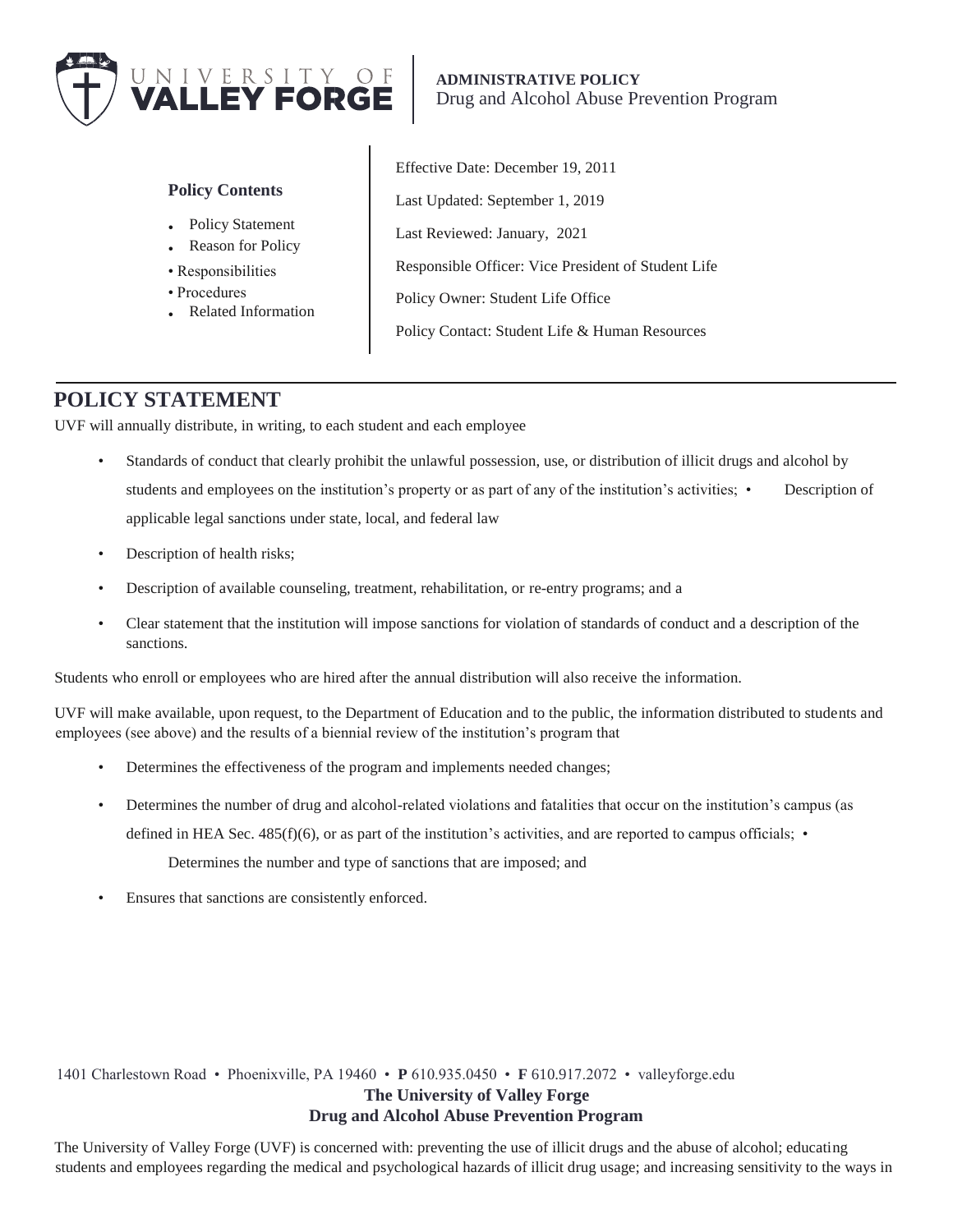which substance abuse interferes with the rights and privileges of others. The use of illicit drugs and the abuse of alcohol results in serious health hazards and potential legal penalties for those convicted of unlawful use, possession, or distribution of these substances.

UVF has a tradition of students and employees acting responsibly and refraining from actions that are damaging to themselves, to others, or to the institution. Students and employees are expected to take responsibility for their own conduct and to comply with state and federal laws as well as with UVF policy. All students, the parents of minor students, and employees will be furnished with a copy of this policy.

### **A. Policy**

The unlawful possession, use, or distribution of illicit drugs on and off campus, or in conjunction with university activities, is prohibited. The possession, use, or distribution of alcohol on university property, off campus, or in conjunction with university activities, is prohibited regardless of age. The Vice President of Student Life (students) and the Chief Financial Officer (employees) of the University of Valley Forge will be advised of those persons who are in violation of this policy in order to comply these regulations.

Student organizations are under the same legal requirements as individuals concerning local, state, and Federal laws. Any violation of these laws in conjunction with a student organization activity constitutes a violation of university policy. Violation of policy could result not only in disciplinary action against the individual(s) involved, but also in suspension or loss of university recognition of the organization.

Students and employees are reminded that the University is an endorsed institution of the Assemblies of God and they are expected to abide by the highest standards of Christian ethics.

### **B. Definitions**

- "University activities" are defined as those activities that are sponsored by a university department or are sponsored by a recognized student organization.
- "University property" is defined as university-owned or leased grounds, facilities, or vehicles.

#### **Local, State, and Federal Legal Sanctions**

Local, state, and federal laws establish severe penalties for the unlawful possession or distribution of illicit drugs and alcohol. These sanctions, upon conviction, may range from a fine and probation to lengthy imprisonment. In the case of possession or distribution of illegal drugs, these sanctions could include seizure and the summary forfeiture of property, including vehicles, boats, aircraft, or any other conveyance used to transport or conceal a controlled substance. Applicable local, state and federal laws can be found at local libraries. (See also Appendix A) The following federal statutes are included for your information:

| <b>Drug/Schedule</b>                                                         | <b>Quantity</b>             | <b>Penalties</b>                                                         | Quantity                   | <b>Penalties</b>                                                                            |
|------------------------------------------------------------------------------|-----------------------------|--------------------------------------------------------------------------|----------------------------|---------------------------------------------------------------------------------------------|
| Cocaine (Schedule<br>$\mathbf{I}$                                            | $500 - 4999$ gms<br>mixture | First Offense: Not less than<br>5 yrs. and not more than 40<br>yrs. If   | 5 kgs or more<br>mixture   | First Offense:<br>Not less than 10 yrs, and not more<br>than life. If death or              |
| Cocaine Base (Schedule)<br>$\vert \hspace{.04cm} \vert \hspace{.04cm} \vert$ | 5-49 gms mixture            | death or serious bodily injury,<br>not less than                         | 50 gms or more<br>mixture  | serious injury, not less than<br>20 or more than life. Fine of not                          |
| Fentanyl (Schedule II)                                                       | $40 - 399$ gms mixture      | 20 yrs. or more than life. Fine<br>of not more than \$2 million if<br>an | 400 gms or more<br>mixture | more than \$10 million if an<br>individual, \$50 million if not an<br>individual.           |
| Fentanyl Analogue<br>(Schedule I)                                            | $10 - 99$ gms mixture       | individual, \$5 million if not an<br>individual.                         | 100 gms or more<br>mixture | Second Offense:<br>Not less than 20 yrs, and not more<br>than life. If death                |
| Heroin (Schedule)<br>$_{\text{1}}$                                           | $100 - 999$ gms<br>mixture  | Second Offense:<br>Not less than 10 yrs. and<br>not more than            | 1 kg or more<br>mixture    | or serious bodily injury, life<br>imprisonment. Fine of not more than<br>\$20 million if an |
| LSD (Schedule I)                                                             | $1 - 9$ gms mixture         |                                                                          | 10 gms or more<br>mixture  |                                                                                             |

### **Federal Trafficking Penalties**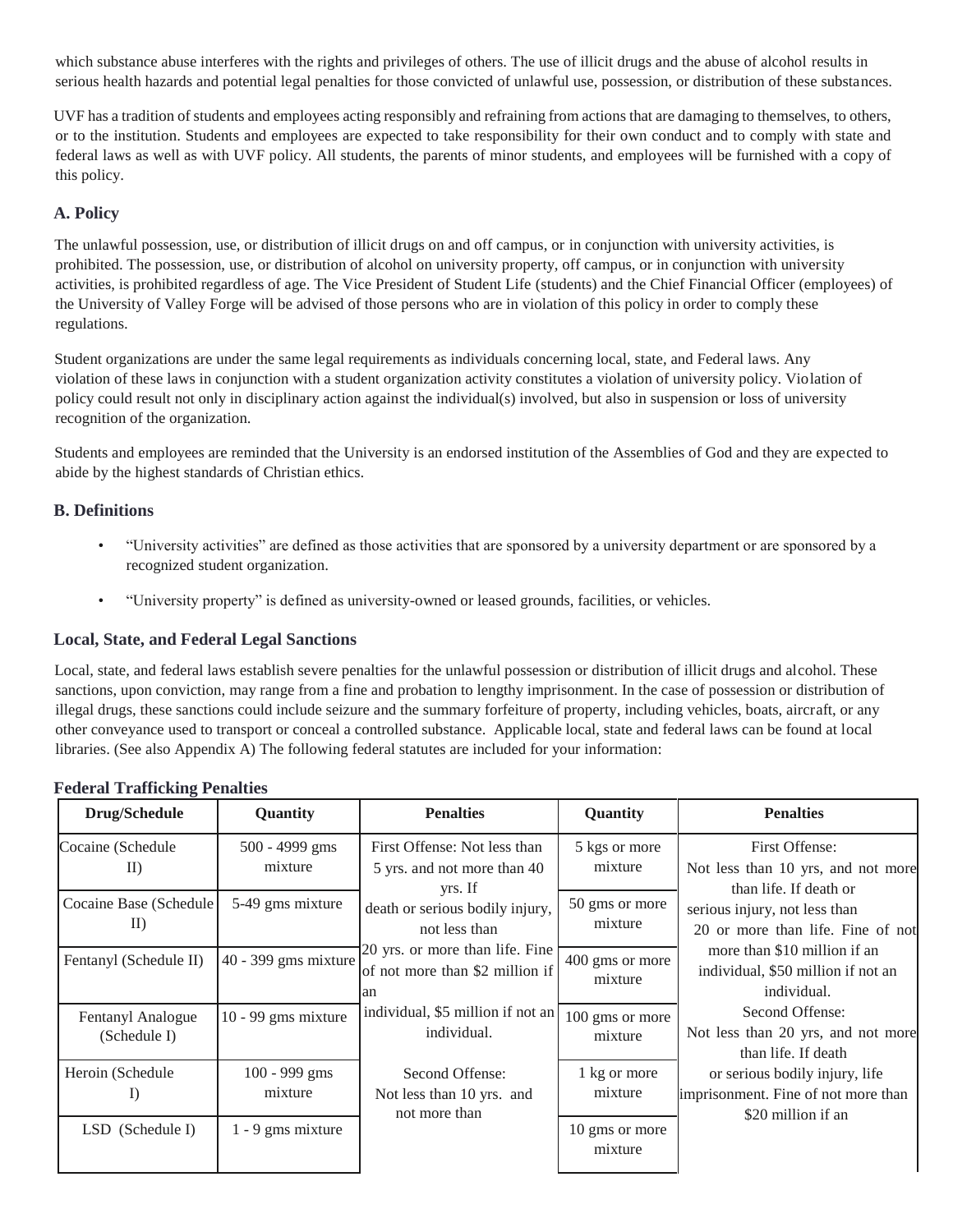| Methamphetamine<br>(Schedule II)<br>PCP (Schedule II)                                         | $5 - 49$ gms pure or<br>50 - 499 gms<br>mixture<br>$10 - 99$ gms pure or<br>100 - 999 gms<br>mixture | life. If death or serious bodily<br>injury, life imprisonment.<br>Fine<br>of not more than \$4<br>million if an individual,<br>\$10 million if not an<br>individual. |                                                                                                                                                              | 50 gms or more<br>pure or<br>500 gms or more<br>mixture<br>100 gm or more<br>pure or<br>1 kg or more<br>mixture                                                                                                                                                 |                                                                                                                                                                                                                                                      | individual, \$75 million if not an<br>individual.<br>2 or More Prior Offenses:<br>Life imprisonment. Fine of not more<br>than \$20 million if an individual,<br>\$75 million if not an individual.                                               |  |
|-----------------------------------------------------------------------------------------------|------------------------------------------------------------------------------------------------------|----------------------------------------------------------------------------------------------------------------------------------------------------------------------|--------------------------------------------------------------------------------------------------------------------------------------------------------------|-----------------------------------------------------------------------------------------------------------------------------------------------------------------------------------------------------------------------------------------------------------------|------------------------------------------------------------------------------------------------------------------------------------------------------------------------------------------------------------------------------------------------------|--------------------------------------------------------------------------------------------------------------------------------------------------------------------------------------------------------------------------------------------------|--|
|                                                                                               |                                                                                                      |                                                                                                                                                                      | <b>Penalties</b>                                                                                                                                             |                                                                                                                                                                                                                                                                 |                                                                                                                                                                                                                                                      |                                                                                                                                                                                                                                                  |  |
| Other Schedule I & II drugs (and any drug<br>product containing Gamma<br>Hydroxybutyric Acid) |                                                                                                      | Any amount                                                                                                                                                           |                                                                                                                                                              | First Offense: Not more that 20 yrs. If<br>death or serious injury, not<br>less than 20 yrs, or more than life.                                                                                                                                                 |                                                                                                                                                                                                                                                      |                                                                                                                                                                                                                                                  |  |
| Flunitrazepam (Schedule IV)                                                                   |                                                                                                      |                                                                                                                                                                      | 1 gm or more                                                                                                                                                 |                                                                                                                                                                                                                                                                 |                                                                                                                                                                                                                                                      | Fine \$1 million if an individual, \$5 million<br>if not an individual.<br>Second Offense: Not more than<br>30 yrs. If death or serious injury, not less<br>than life. Fine \$1 million if<br>an individual, \$5 million if not an<br>individual |  |
| Other Schedule III drugs<br>Flunitrazepam (Schedule IV)                                       |                                                                                                      | Any amount<br>30 to 999 mgs                                                                                                                                          |                                                                                                                                                              | First Offense: Not more than 10 yrs. Fine<br>not more than \$500,000 if an individual,<br>\$2.5 million if not an individual.<br>Second Offense: Not more than 20 yrs.<br>Fine not more than \$1 million if an<br>individual, \$5 million if not an individual. |                                                                                                                                                                                                                                                      |                                                                                                                                                                                                                                                  |  |
| All other Schedule IV drugs                                                                   |                                                                                                      |                                                                                                                                                                      | Any amount                                                                                                                                                   |                                                                                                                                                                                                                                                                 | First Offense: Not more than                                                                                                                                                                                                                         |                                                                                                                                                                                                                                                  |  |
| Flunitrazepam (Schedule IV)                                                                   |                                                                                                      |                                                                                                                                                                      | 5 years. Fine not more than<br>Less than 30 mgs<br>\$250,000 if an individual, \$1 million if not<br>an individual.<br>Second Offense: Not more than 10 yrs. |                                                                                                                                                                                                                                                                 | Fine not more than \$500,000 if an<br>individual, \$2 million if not an individual.                                                                                                                                                                  |                                                                                                                                                                                                                                                  |  |
| All Schedule V drugs                                                                          |                                                                                                      |                                                                                                                                                                      | Any amount                                                                                                                                                   |                                                                                                                                                                                                                                                                 | First Offense: Not more than 1 yr.<br>Fine not more than \$100,000 if an<br>individual, \$250,000 if not an individual.<br>Second Offense: Not more than 4 yrs. Fine<br>not more than \$200,000 if an individual,<br>\$500,000 if not an individual. |                                                                                                                                                                                                                                                  |  |
| Federal Trafficking Penalties - Marijuana, Hashish and Hashish Oil, Schedule 1 Substances     |                                                                                                      |                                                                                                                                                                      |                                                                                                                                                              | <b>1st Offense</b>                                                                                                                                                                                                                                              |                                                                                                                                                                                                                                                      | 2nd Offense                                                                                                                                                                                                                                      |  |
| Drug                                                                                          |                                                                                                      | Quantity                                                                                                                                                             |                                                                                                                                                              |                                                                                                                                                                                                                                                                 |                                                                                                                                                                                                                                                      |                                                                                                                                                                                                                                                  |  |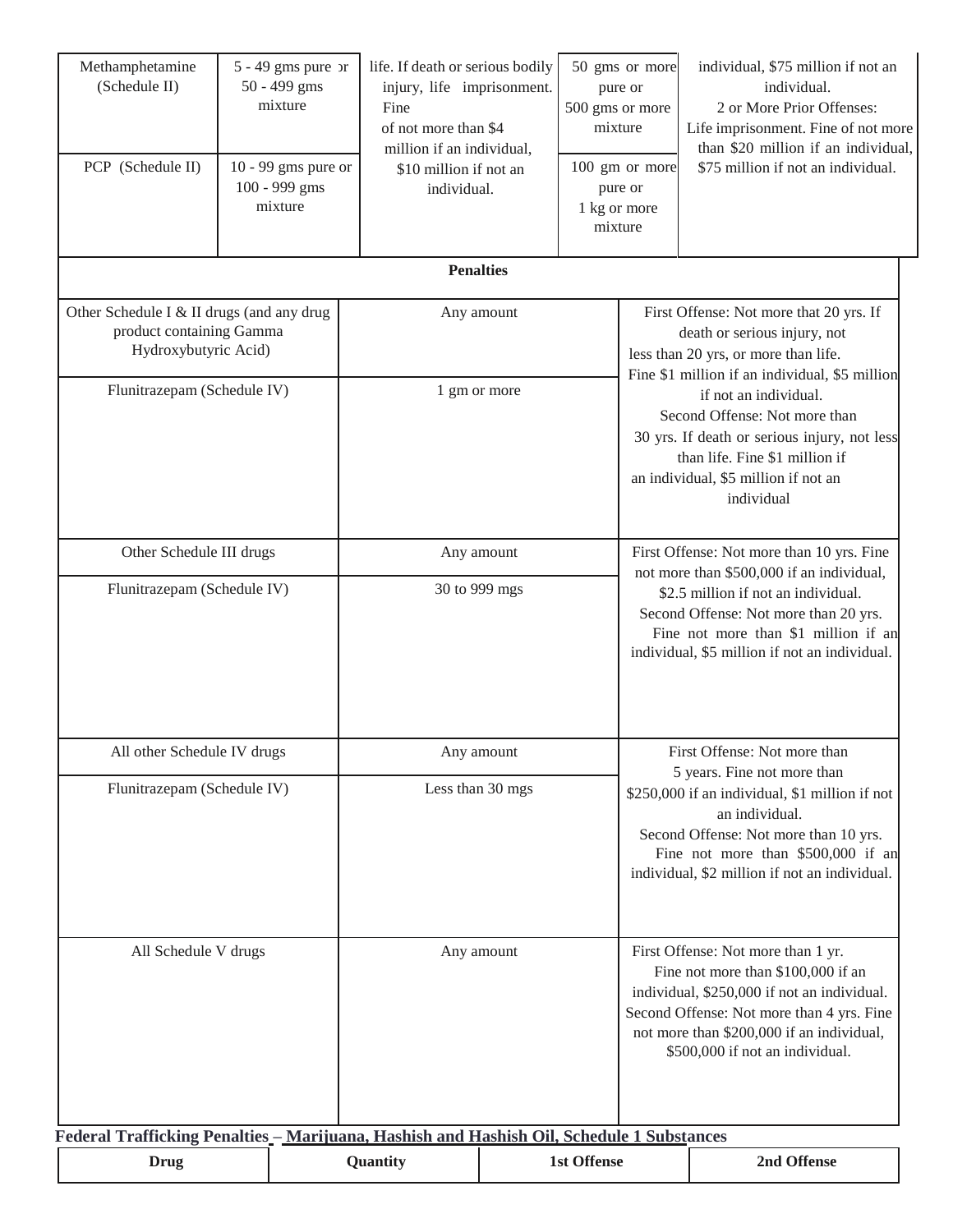| Marijuana   | 1,000 kg or more mixture; or<br>1,000 or more plants                                                  | Not less than 10 yrs. or more<br>than life. If death<br>or serious bodily injury,<br>not less than 20 yrs., or more<br>than life. Fine not<br>more than \$10 million if an<br>individual, \$50 million if other<br>than an individual. | Not less than 20 yrs. or more<br>than life. If death or serious<br>bodily injury, life<br>imprisonment. Fine not<br>more than \$20 million if an<br>individual, \$75 million if other<br>than an individual. |
|-------------|-------------------------------------------------------------------------------------------------------|----------------------------------------------------------------------------------------------------------------------------------------------------------------------------------------------------------------------------------------|--------------------------------------------------------------------------------------------------------------------------------------------------------------------------------------------------------------|
| Marijuana   | 100 kg to 999 kg mixture; or<br>100 to 999 plants                                                     | Not less than 5 yrs. or more<br>than 40 yrs. If<br>death or serious bodily injury,<br>not less than 20 yrs. or more<br>than life. Fine not more than \$5<br>million if an individual,<br>\$25 million if other than an<br>individual.  | Not less than 10 yrs. or more<br>than life. If death or serious<br>bodily injury, life<br>imprisonment. Fine not<br>more than \$20 million if an<br>individual, \$75 million if other<br>than an individual. |
| Marijuana   | more than 10 kgs hashish;<br>50 to 99 kg mixture more than<br>1 kg of hashish oil; 50 to 99<br>plants | Not more than 20 yrs. If death<br>or serious bodily injury, not less<br>than 20 yrs. or more than life.<br>Fine \$1 million if an individual,<br>\$5 million if other than an<br>individual.                                           | Not more than 30 yrs. If death<br>or serious bodily injury, life<br>imprisonment.<br>Fine \$2 million if an individual,<br>\$10 million if other than an<br>individual.                                      |
| Marijuana   | 1 to 49 plants; less than 50 kg<br>mixture                                                            | Not more than 5 yrs.<br>Fine not more than<br>\$250,000, \$1 million if other                                                                                                                                                          | Not more than 10 yrs.<br>Fine \$500,000 if an individual,<br>\$2 million if other than                                                                                                                       |
| Hashish     | 10 kg or less                                                                                         | than an individual.                                                                                                                                                                                                                    | individual                                                                                                                                                                                                   |
| Hashish Oil | 1 kg or less                                                                                          |                                                                                                                                                                                                                                        |                                                                                                                                                                                                              |

### **Health Risks Associated with the Use of Illicit Drugs and the Abuse of Alcohol**

The use of any mind or mood-altering substance, including alcohol, can lead to psychological dependence, which is defined as a need or craving for the substance and feelings of restlessness, tension or anxiety when the substance is not used. In addition, with many substances, use can lead to physical tolerance, characterized by the need for increasing amounts of the substance to achieve the same effect, and/or physical dependence characterized by the onset of unpleasant or painful physiological symptoms when the substance is no longer being used. As tolerance and psychological or physical dependence develop, judgment becomes impaired and people often do not realize they are losing control over the use of the substance and that they need help.

Alcohol acts as a depressant to the central nervous system and can cause serious short and long-term damage. Short-term effects include nausea, vomiting, ulcers; more chronic abuse can lead to brain, liver, kidney, and heart damage and even eventual death. Ingesting a large amount of alcohol at one time can lead to alcohol poisoning, coma, and death. Drugs such as LSD, amphetamines, marijuana, cocaine, and alcohol alter emotion, cognition, perception, physiology, and behavior in a variety of ways. Health risks include, but are not limited to, depression, apathy, hallucinations, paranoia, and impaired judgment. Abuse of either alcohol or drugs during pregnancy increase the risk of birth defects, spontaneous abortion, and still births.

It is impossible to accurately predict how an individual will react to a specific drug or to alcohol because effects vary depending on the person, environmental variables, the dosage and the potency of the substance, the method of taking the substance, the chronicity or use, and whether the substance is taken in conjunction with other substances. Illegal drugs have particularly unpredictable effects due to variability in dosage and purity. When two or more substances are combined, there is often an effect that is stronger than their additive sum. The following health risks associated with drug and alcohol use are included for your information.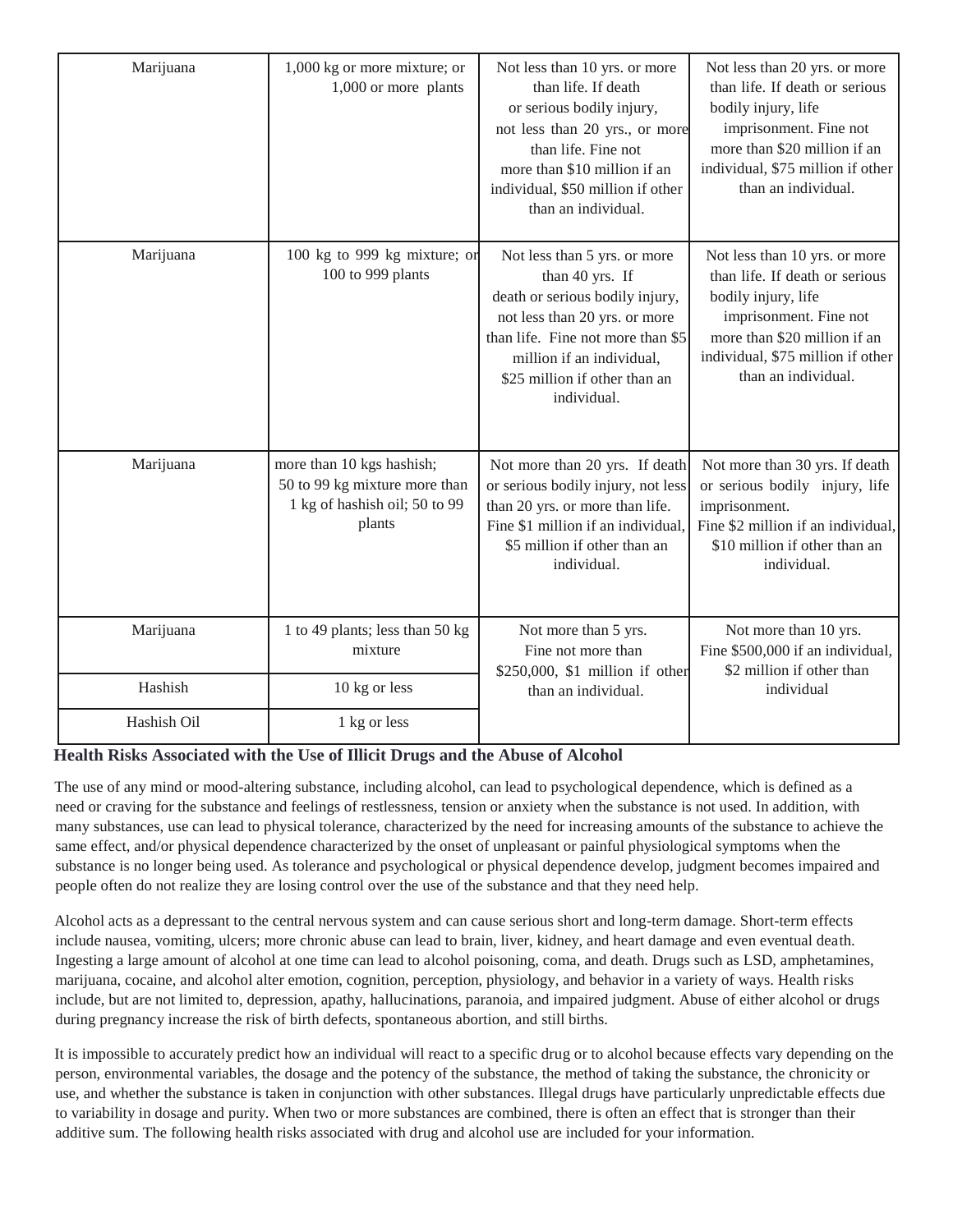## **Health Risks Associated with the Use of Illicit Drugs**

| <b>Drugs</b>           | <b>Physical</b><br><b>Dependence</b> | Psychological<br><b>Dependence</b> | <b>Possible Effects</b>   | <b>Effects</b> of<br>Overdose | Withdrawal<br><b>Symptoms</b> |
|------------------------|--------------------------------------|------------------------------------|---------------------------|-------------------------------|-------------------------------|
| Narcotics              |                                      |                                    |                           |                               |                               |
| Heroin                 | High                                 | High                               |                           |                               | Yawning                       |
| Morphine               | High                                 | High                               |                           |                               | Loss of appetite              |
| Codeine                | Moderate                             | Moderate                           | Euphoria                  | Slow and shallow<br>breathing | Irritability                  |
| Hydrocodone            | High                                 | High                               | Drowsiness                | Clammy skin                   | Tremors                       |
| Hydromorphone          | High                                 | High                               | Respiratory<br>depression | Convulsions                   | Panic and cramps              |
| Oxycodone              | High                                 | High                               | Constricted pupils        | Coma                          | Nausea                        |
| Methadone and LAAM     | High                                 | High                               | Nausea                    | Possible death                | Runny nose                    |
| Fentanyl and Analogs   | High                                 | High                               |                           |                               | Chills and<br>sweating        |
| <b>Other Narcotics</b> | High-Low                             | High-Low                           |                           |                               | Watery eyes                   |
| Depressants            |                                      |                                    |                           |                               |                               |
| Chloral Hydrate        | Moderate                             | Moderate                           | Slurred speech            | Shallow respiration           | Anxiety                       |

| <b>Barbiturates</b> | High-Moderate | High-<br>Moderate | Disorientation                                 | Clammy skin    | Insomnia                                         |
|---------------------|---------------|-------------------|------------------------------------------------|----------------|--------------------------------------------------|
| Benzodiazepines     | Low           | Low               | Drunken behavior<br>without odor of<br>alcohol | Dilated pupils | Weak and<br>rapid pulse,<br>Tremors,<br>Delirium |
| Glutethimide        | High          | Moderate          |                                                | Coma           | Convulsions                                      |
| Other Depressants   | Moderate      | Moderate          |                                                | Possible death | Possible death                                   |
| <b>Stimulants</b>   |               |                   |                                                |                |                                                  |
| Cocaine             | Possible      | High              | Increased alertness                            | Agitation      | Apathy                                           |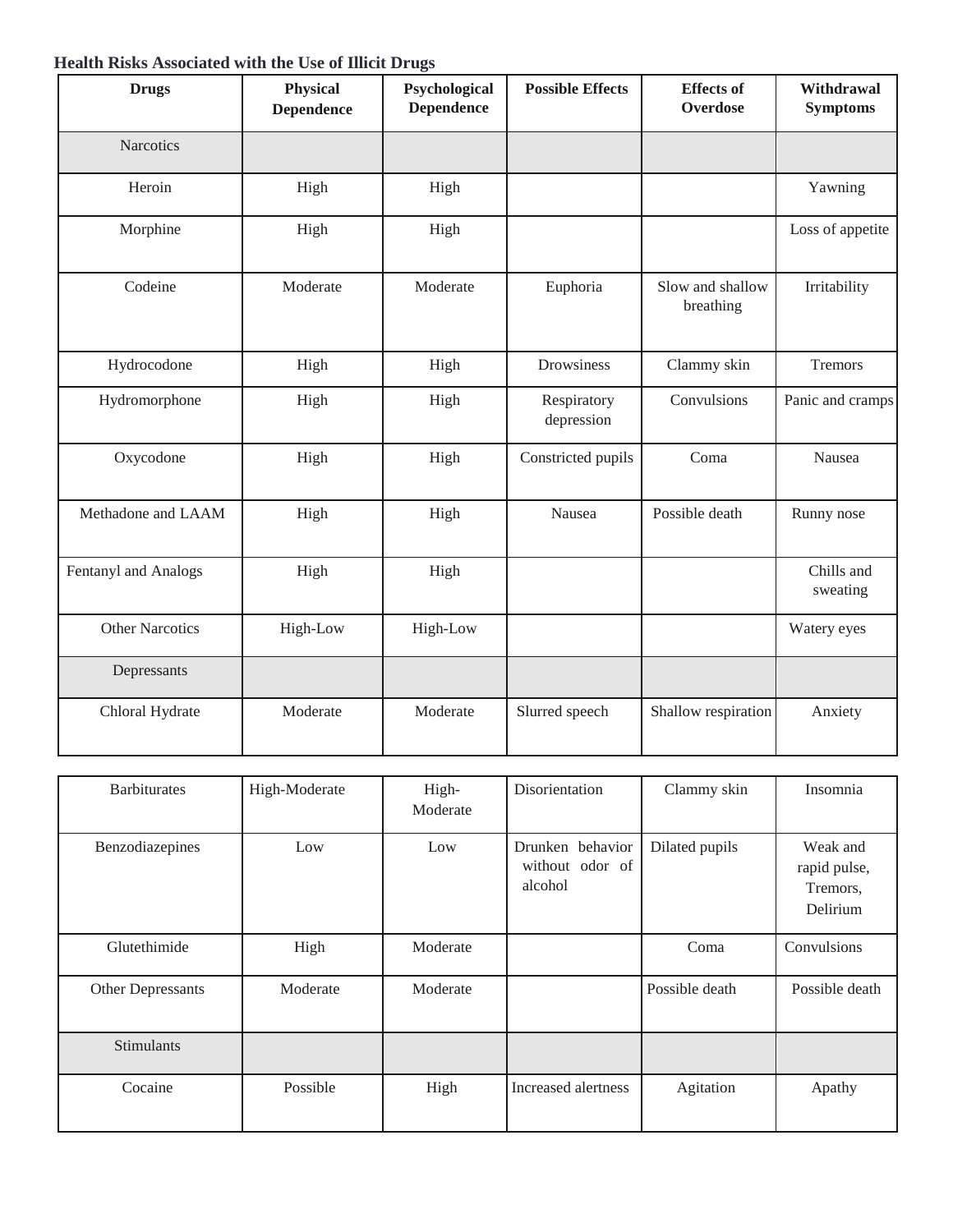| Amphetamine/<br>Methamphetamine              | Possible | High     | Euphoria<br>Increased<br>pulse<br>rate and blood<br>pressure<br>Excitation | Increased body<br>temperature<br>Hallucinations<br>Convulsions | Long periods of<br>sleep<br>Irritability<br>Depression |
|----------------------------------------------|----------|----------|----------------------------------------------------------------------------|----------------------------------------------------------------|--------------------------------------------------------|
| Methylphenidate                              | Possible | High     | Insomnia                                                                   | Possible death                                                 | Disorientation                                         |
| Other Stimulants                             | Possible | High     | Loss of appetite                                                           |                                                                |                                                        |
| Cannibis                                     |          |          |                                                                            |                                                                |                                                        |
| Marijuana                                    | Unknown  | Moderate | Euphoria<br>Relaxed inhibitions                                            | Fatigue Paranoia                                               | Occasional<br>reports of<br>insomnia                   |
| Tetrahydrocannabinol                         | Unknown  | Moderate | Increased appetite                                                         | Possible Psychosis                                             | Hyperactivity                                          |
| Hashish and Hashish<br>Oil                   | Unknown  | Moderate | Disorientation                                                             |                                                                | Decreased<br>appetite                                  |
| Hallucinogens                                |          |          |                                                                            |                                                                |                                                        |
| <b>LSD</b>                                   | None     | Unknown  | Illusions and<br>hallucinations                                            | Longer                                                         | Unknown                                                |
| Mescaline and Peyote                         | None     | Unknown  | Altered perception<br>of time and<br>distance                              | More intense "trip"<br>episodes                                |                                                        |
| Amphetamine<br>Variants                      | Unknown  | Unknown  |                                                                            | Psychosis                                                      |                                                        |
| Phencyclidine and Analogs                    | Unknown  | High     |                                                                            | Possible death                                                 |                                                        |
| Other Hallucinogens                          | None     | Unknown  |                                                                            |                                                                |                                                        |
| Anabolic Steroids                            |          |          |                                                                            |                                                                |                                                        |
| Testosterone<br>(Cypionate,<br>Enanthate)    | Unknown  | Unknown  | Virilization<br>Acne                                                       | Unknown                                                        | Possible<br>depression                                 |
| Nandrolone<br>(Decanoate,<br>Phenpropionate) | Unknown  | Unknown  | Testicular atrophy<br>Gynecomastia<br>Aggressive<br>behavior               |                                                                |                                                        |
| Oxymetholone                                 | Unknown  | Unknown  | Edema                                                                      |                                                                |                                                        |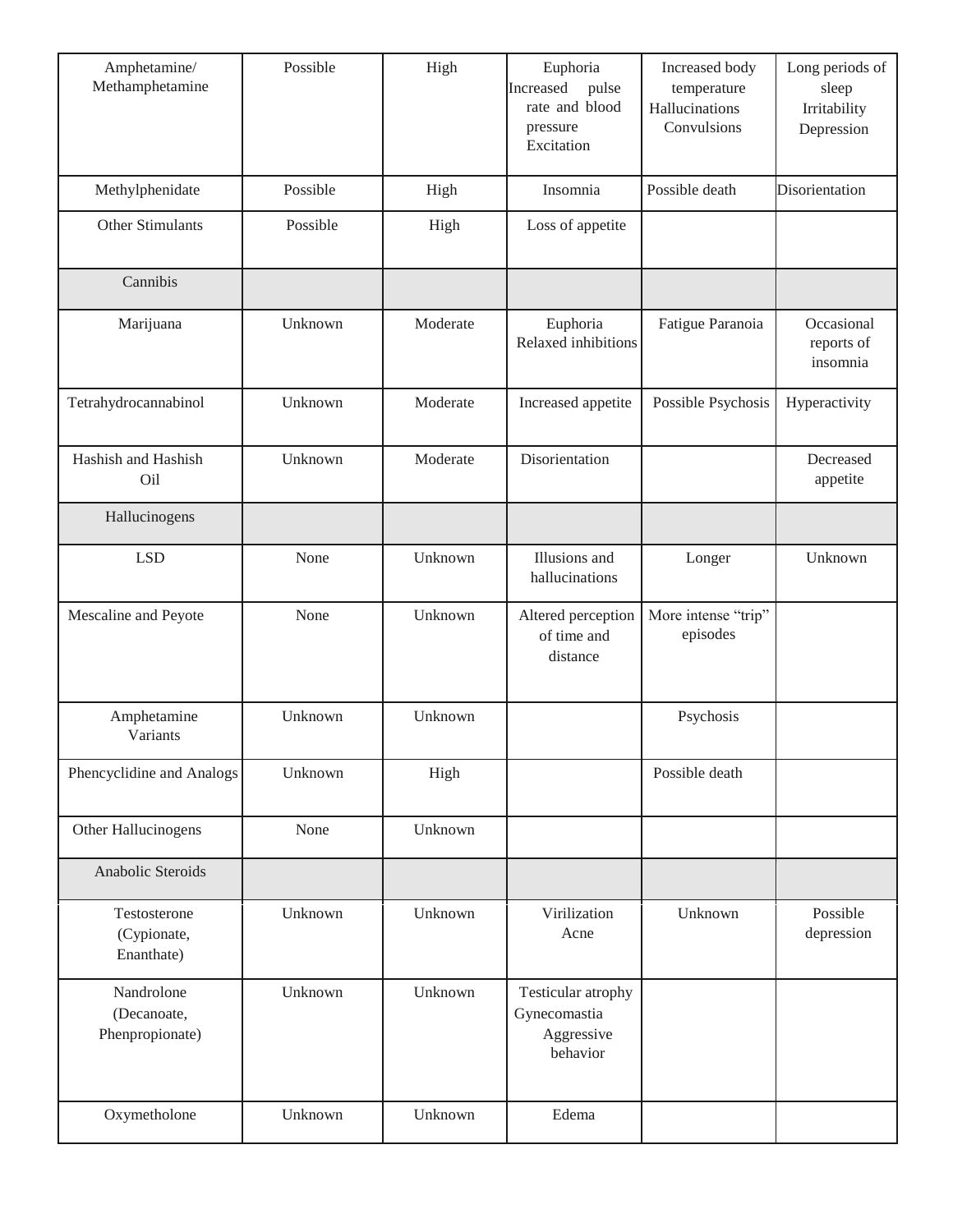### **Health Risks Associated with the Use of Alcohol**

Alcohol consumption causes a number of marked changes in behavior. Even low doses significantly impair the judgment and coordination required to drive a car safely, increasing the likelihood that the driver will be involved in an accident. Low to moderate doses of alcohol also increase the incidence of a variety of aggressive acts, including spouse and child abuse. Moderate to high doses of alcohol cause marked impairments in higher mental functions, severely altering a person's ability to learn and remember information. Very high doses cause respiratory depression and death. If combined with other depressants of the central nervous system, much lower doses of alcohol will produce the effects just described.

Repeated use of alcohol can lead to dependence. Sudden cessation of alcohol intake is likely to produce withdrawal symptoms, including severe anxiety, tremors, hallucinations, and convulsions. Alcohol withdrawal can be life threatening. Long-term consumption of large quantities of alcohol, particularly when combined with poor nutrition, can also lead to permanent damage to vital organs such as the brain and the liver.

Mothers who drink alcohol during pregnancy may give birth to infants with fetal alcohol syndrome. These infants have irreversible physical abnormalities and mental retardation. In addition, research indicates that children of alcoholic parents are at greater risk than other children of becoming alcoholics.

#### **Assistance for Alcohol and/or Drug Use Problems**

UVF is committed to education and counseling as the primary focus of its substance abuse programs and provides confidential, professional assistance for students and employees. UVF students and employees are urged to seek information and help regarding substance abuse for themselves or their friends. A variety of services including counseling, educational materials, and/or referrals are available through the Student Life Office.

Also, because the University is a Christian educational institution, each administrator, faculty and staff member is expected to serve as a resource to both students and fellow employees. This "informal" counseling is commonplace, and typically consists of Biblical instruction and prayer.

#### **Institutional Sanctions**

Violations of these UVF policies can result in disciplinary action up to and including discharge for employees and dismissal for students and referral for prosecution.

### **Program Review**

The University will conduct a biennial review of this program to determine its effectiveness, make changes where necessary, and ensure that it is consistently followed.

# **REASON FOR POLICY**

The Drug and Alcohol Abuse Prevention Program policy is established in accordance with the Drug-Free Schools and Communities Act of 1989 with the intended result of educating about drug and alcohol use and discouraging unsafe or illegal usage.

UVF receives Federal Funding based on HEOA Sec. 107 amended HEA Sec. 120 (20 U.S.C. 1011i): new HEA Sec. 120(a)(2)(B)-(C). HEOA amendment effective August 14, 2008 34 CFR 86

## **RESPONSIBILITIES**

Overall responsibility for the Drug-Free Schools and Communities Act compliance, compilation and distribution of the information contained in the policies is given to the Vice President of Student Life in consultation with the Vice President of Operations.

Drug and alcohol-related offenses are tracked by both Residence Life Staff (Semester Discipline Reports) and the Security Office (Crime Log). The Vice President of Student Life has ultimate responsibility for the tracking and recording of drug and alcohol-related offenses.